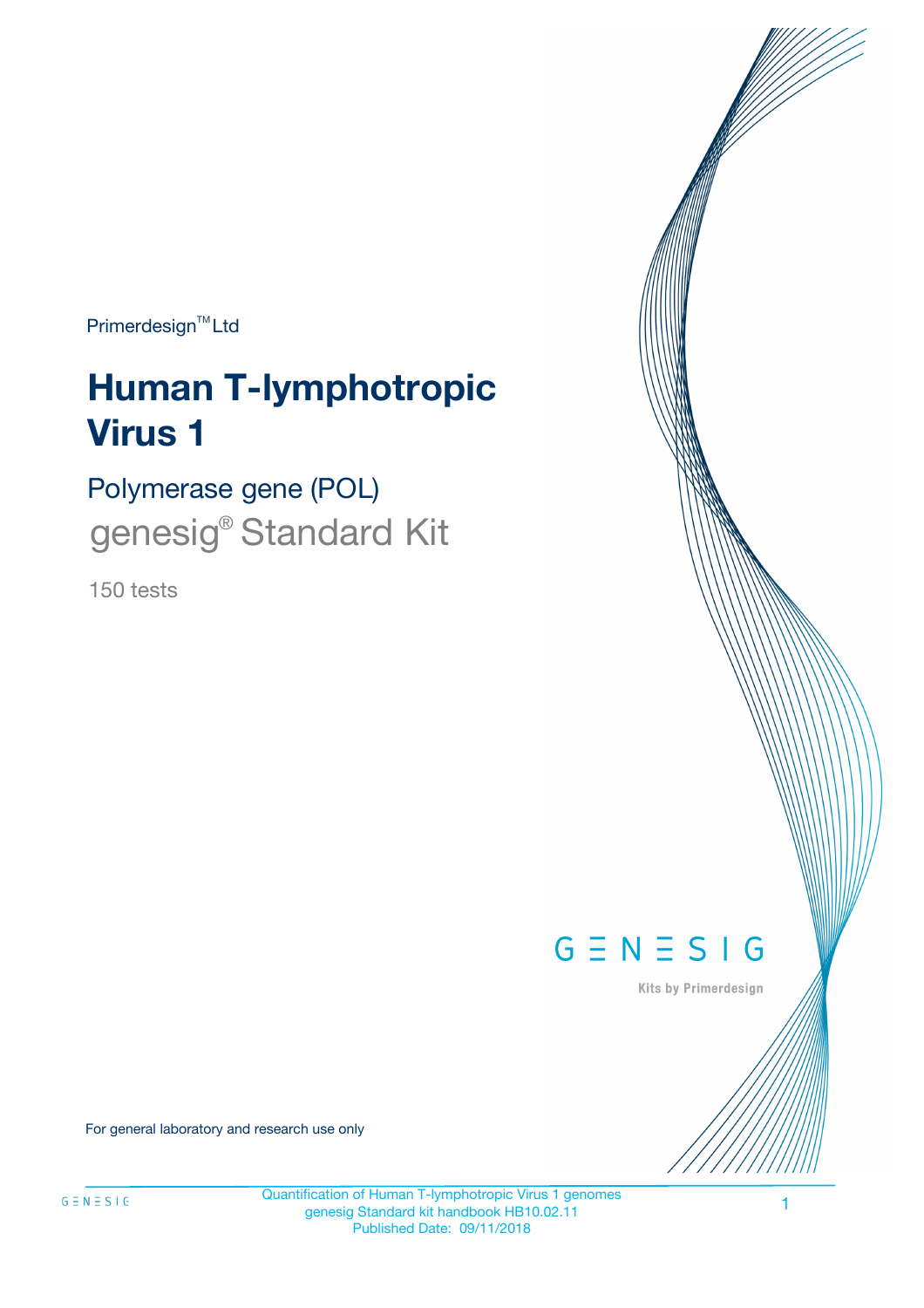# Introduction to Human T-lymphotropic Virus 1

Human T-lymphotropic Virus 1 is a single-stranded RNA virus of the Deltaretrovirus genus that is a known cause of leukemia and lymphoma of the T-cells. The linear genome of this species is around 9K bases in length and encodes accessory and regulatory genes in addition to all essential retrovirus genes. Two identical copies of this genome are found in the spherical virion which is surrounded with an envelope containing viral glycoproteins.

Infected cells subsequently contact uninfected cells via adhesion molecules, forming a cellcell junction that results in accumulation of viral RNA and consequently release into the uninfected cell. Viral gene expression then begins and expression of host genes involved in cell proliferation is upregulated resulting in host cell infection, proliferation and spread of the virus throughout T-cells, B-cells and epithelial cells. This infection can be spread through contact with infected cells such as those contained within blood products, or via perinatal transmission of blood and breast milk.

Infection with this virus can lead to Adult T-cell Leukemia or Tropical spastic paraparesis/HTLV-1 associated myelopathy (TSP/HAM), a neurological degenerative disorder in around 3% of cases.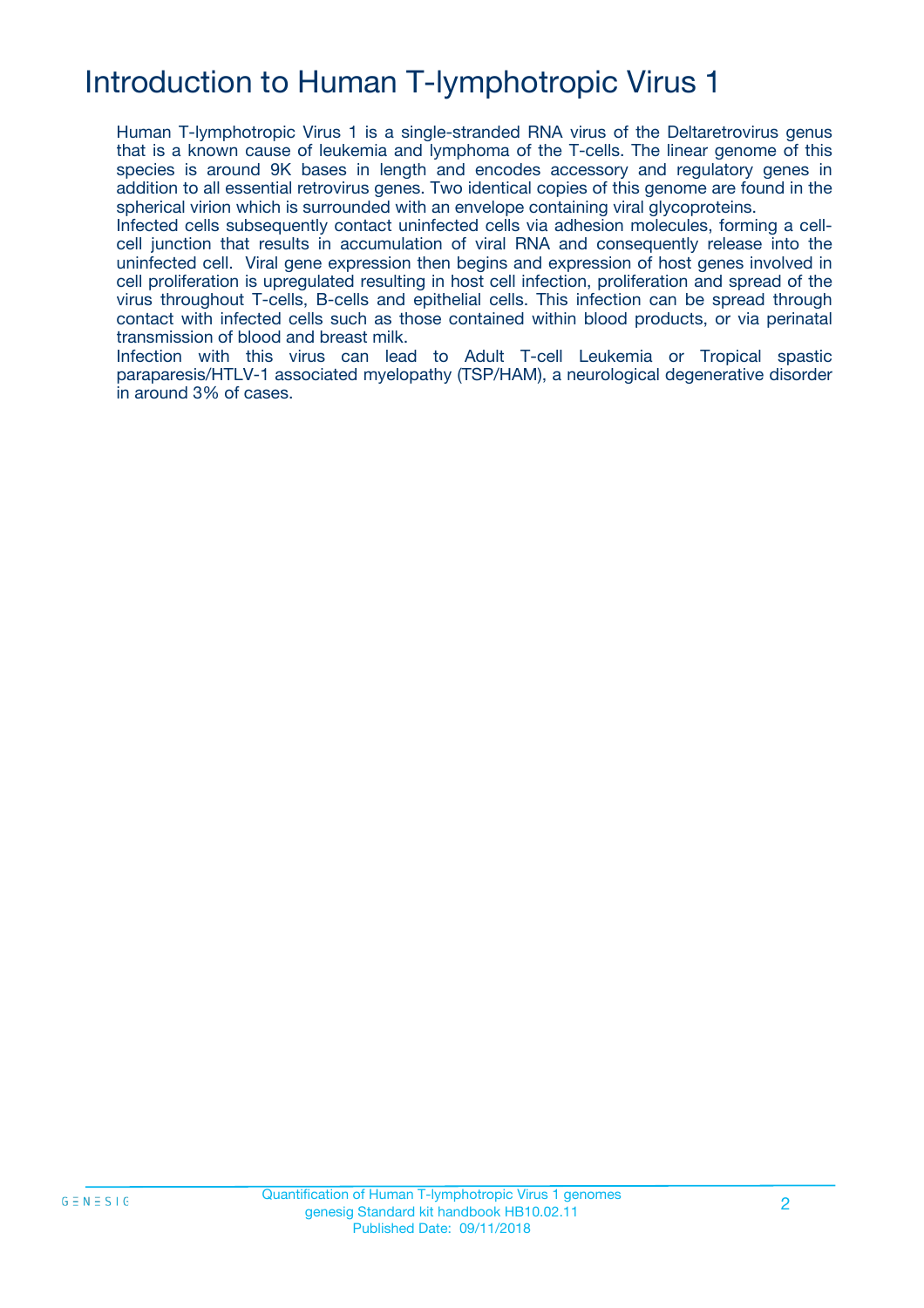# **Specificity**

The Primerdesign genesig Kit for Human T-lymphotropic Virus 1 (HTLV-1) genomes is designed for the in vitro quantification of HTLV-1 genomes. The kit is designed to have a broad detection profile. Specifically, the primers represent 100% homology with over 95% of the NCBI database reference sequences available at the time of design.

The dynamics of genetic variation means that new sequence information may become available after the initial design. Primerdesign periodically reviews the detection profiles of our kits and when required releases new versions.

If you require further information, or have a specific question about the detection profile of this kit then please send an e.mail to enquiry@primerdesign.co.uk and our bioinformatics team will answer your question.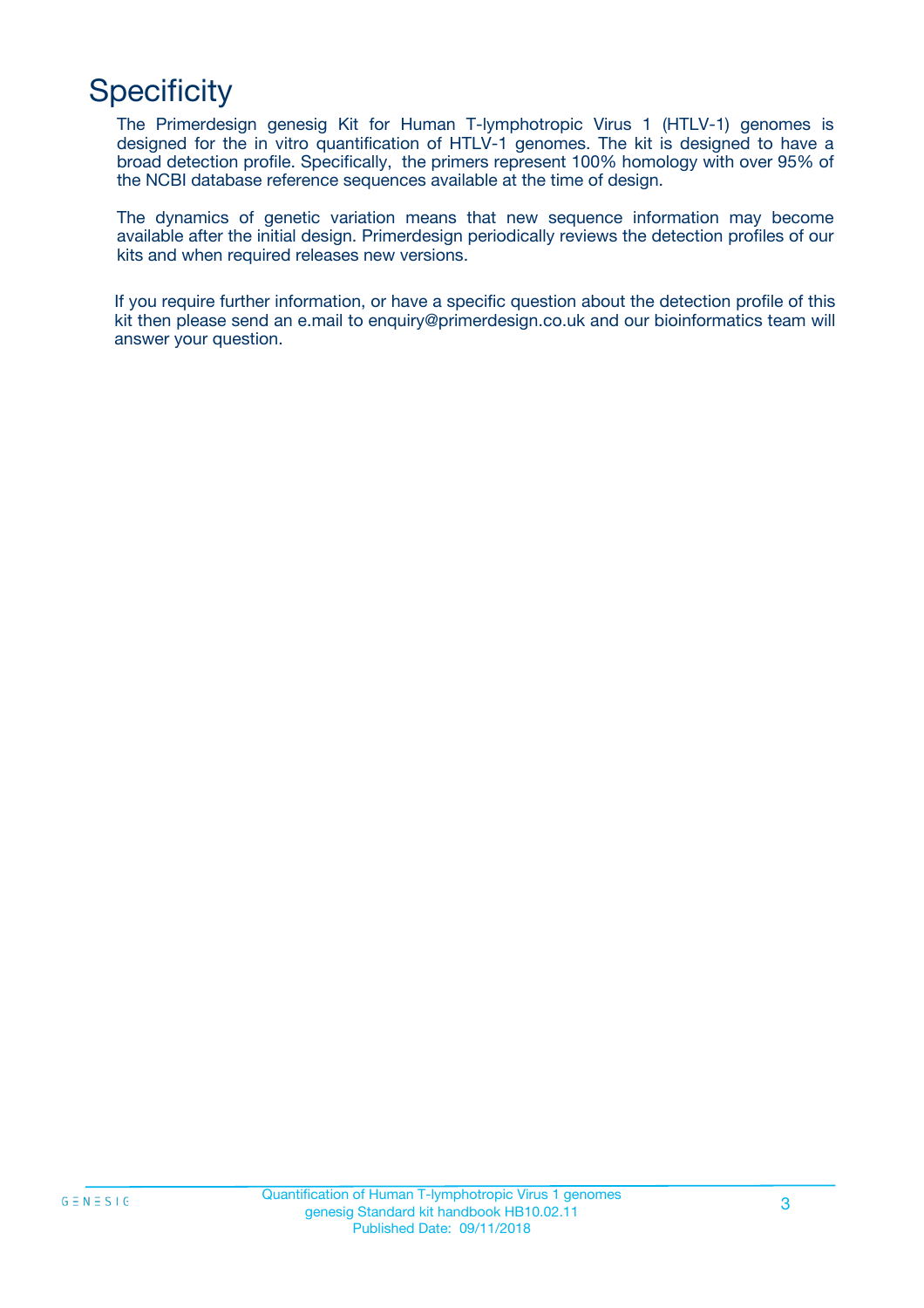### Kit contents

- **HTLV-1 specific primer/probe mix (150 reactions BROWN)** FAM labelled
- **HTLV-1 positive control template (for Standard curve RED)**
- **RNase/DNase free water (WHITE)** for resuspension of primer/probe mixes
- **Template preparation buffer (YELLOW)** for resuspension of positive control template and standard curve preparation

### **Reagents and equipment to be supplied by the user**

#### **Real-time PCR Instrument**

#### **Extraction kit**

This kit is recommended for use with genesig Easy DNA/RNA Extraction kit. However, it is designed to work well with all processes that yield high quality RNA and DNA with minimal PCR inhibitors.

**oasigTM lyophilised OneStep or Precision**®**PLUS OneStep 2X RT-qPCR Master Mix** Contains complete OneStep RT-qPCR master mix

**Pipettors and Tips**

**Vortex and centrifuge**

**Thin walled 1.5 ml PCR reaction tubes**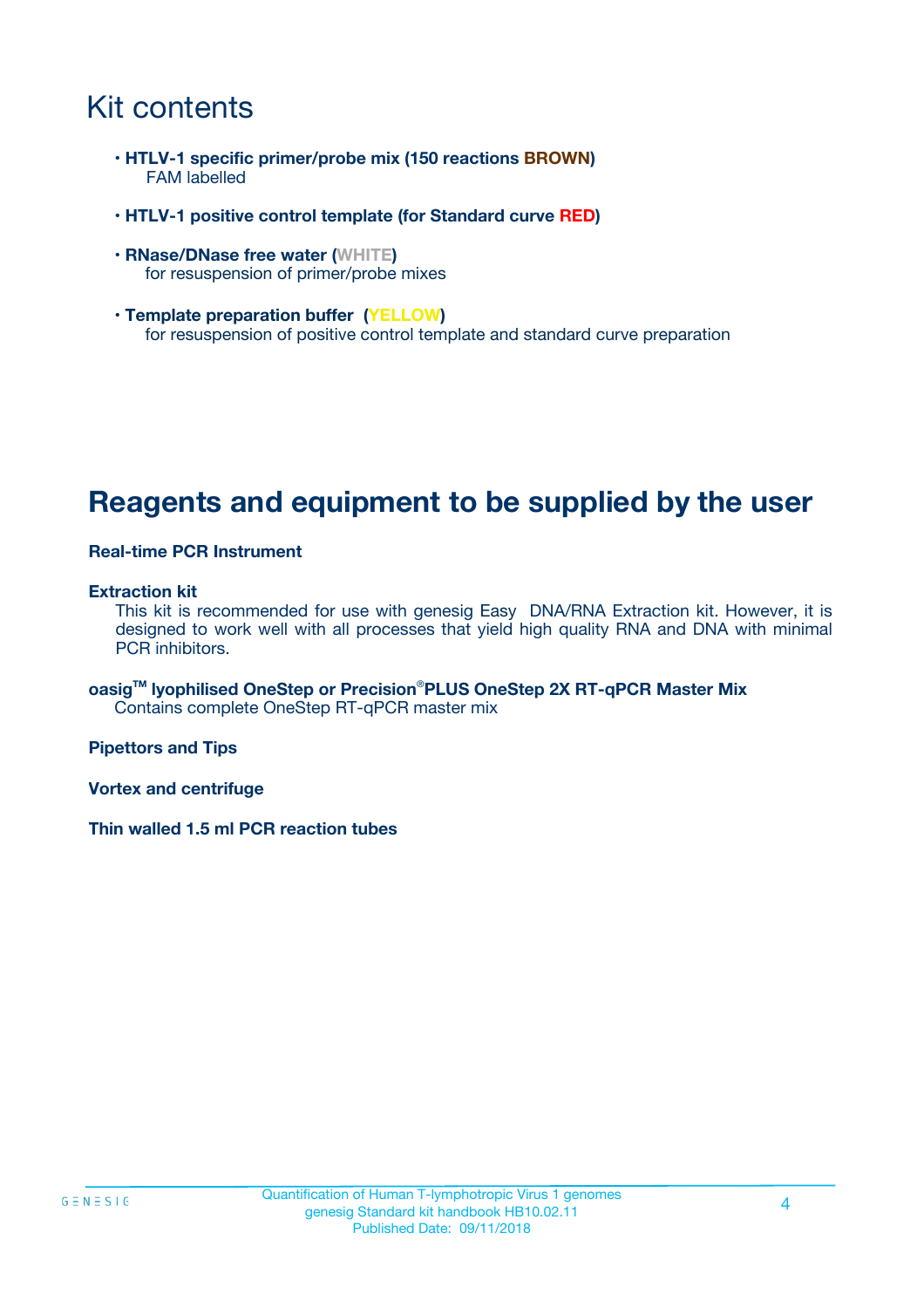### Kit storage and stability

This kit is stable at room temperature but should be stored at -20ºC on arrival. Once the lyophilised components have been resuspended they should not be exposed to temperatures above -20°C for longer than 30 minutes at a time and unnecessary repeated freeze/thawing should be avoided. The kit is stable for six months from the date of resuspension under these circumstances.

If a standard curve dilution series is prepared this can be stored frozen for an extended period. If you see any degradation in this serial dilution a fresh standard curve can be prepared from the positive control.

Primerdesign does not recommend using the kit after the expiry date stated on the pack.

### Suitable sample material

All kinds of sample material suited for PCR amplification can be used. Please ensure the samples are suitable in terms of purity, concentration, and RNA/DNA integrity. Always run at least one negative control with the samples. To prepare a negative-control, replace the template RNA sample with RNase/DNase free water.

### Dynamic range of test

Under optimal PCR conditions genesig HTLV-1 detection kits have very high priming efficiencies of >95% and can detect less than 100 copies of target template.

### Notices and disclaimers

This product is developed, designed and sold for research purposes only. It is not intended for human diagnostic or drug purposes or to be administered to humans unless clearly expressed for that purpose by the Food and Drug Administration in the USA or the appropriate regulatory authorities in the country of use. During the warranty period Primerdesign genesig detection kits allow precise and reproducible data recovery combined with excellent sensitivity. For data obtained by violation to the general GLP guidelines and the manufacturer's recommendations the right to claim under guarantee is expired. PCR is a proprietary technology covered by several US and foreign patents. These patents are owned by Roche Molecular Systems Inc. and have been sub-licensed by PE Corporation in certain fields. Depending on your specific application you may need a license from Roche or PE to practice PCR. Additional information on purchasing licenses to practice the PCR process may be obtained by contacting the Director of Licensing at Roche Molecular Systems, 1145 Atlantic Avenue, Alameda, CA 94501 or Applied Biosystems business group of the Applera Corporation, 850 Lincoln Centre Drive, Foster City, CA 94404. In addition, the 5' nuclease assay and other homogeneous amplification methods used in connection with the PCR process may be covered by U.S. Patents 5,210,015 and 5,487,972, owned by Roche Molecular Systems, Inc, and by U.S. Patent 5,538,848, owned by The Perkin-Elmer Corporation.

### Trademarks

Primerdesign™ is a trademark of Primerdesign Ltd.

genesig $^\circledR$  is a registered trademark of Primerdesign Ltd.

The PCR process is covered by US Patents 4,683,195, and 4,683,202 and foreign equivalents owned by Hoffmann-La Roche AG. BI, ABI PRISM® GeneAmp® and MicroAmp® are registered trademarks of the Applera Genomics (Applied Biosystems Corporation). BIOMEK® is a registered trademark of Beckman Instruments, Inc.; iCycler™ is a registered trademark of Bio-Rad Laboratories, Rotor-Gene is a trademark of Corbett Research. LightCycler™ is a registered trademark of the Idaho Technology Inc. GeneAmp®, TaqMan® and AmpliTaqGold® are registered trademarks of Roche Molecular Systems, Inc., The purchase of the Primerdesign™ reagents cannot be construed as an authorization or implicit license to practice PCR under any patents held by Hoffmann-LaRoche Inc.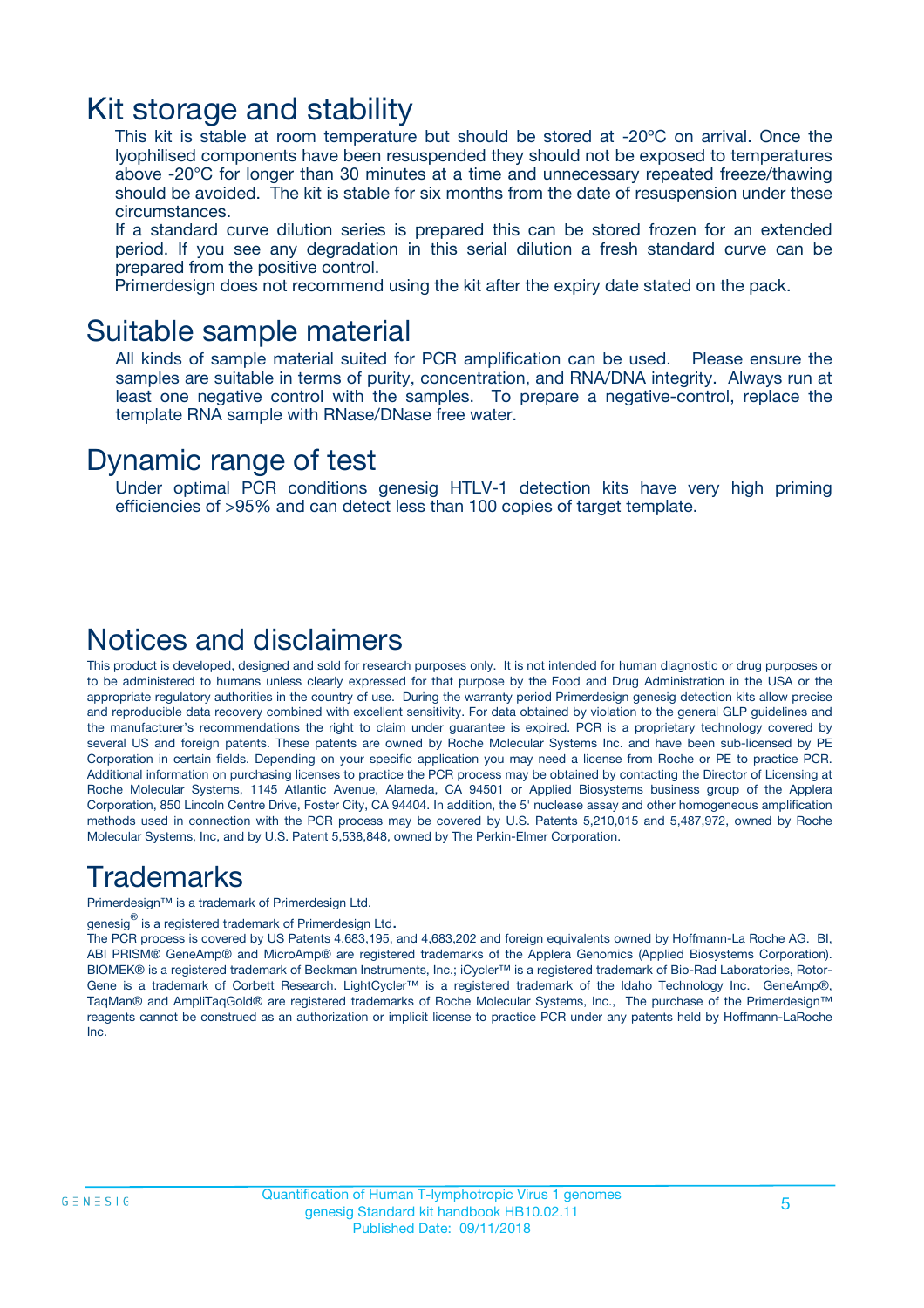### Principles of the test

#### **Real-time PCR**

A HTLV-1 specific primer and probe mix is provided and this can be detected through the FAM channel.

The primer and probe mix provided exploits the so-called TaqMan® principle. During PCR amplification, forward and reverse primers hybridize to the HTLV-1 cDNA. A fluorogenic probe is included in the same reaction mixture which consists of a DNA probe labeled with a 5`-dye and a 3`-quencher. During PCR amplification, the probe is cleaved and the reporter dye and quencher are separated. The resulting increase in fluorescence can be detected on a range of qPCR platforms.

#### **Positive control**

For copy number determination and as a positive control for the PCR set up, the kit contains a positive control template. This can be used to generate a standard curve of HTLV-1 copy number / Cq value. Alternatively the positive control can be used at a single dilution where full quantitative analysis of the samples is not required. Each time the kit is used, at least one positive control reaction must be included in the run. A positive result indicates that the primers and probes for detecting the target HTLV-1 gene worked properly in that particular experimental scenario. If a negative result is obtained the test results are invalid and must be repeated. Care should be taken to ensure that the positive control does not contaminate any other kit component which would lead to false-positive results. This can be achieved by handling this component in a Post PCR environment. Care should also be taken to avoid cross-contamination of other samples when adding the positive control to the run. This can be avoided by sealing all other samples and negative controls before pipetting the positive control into the positive control well.

#### **Negative control**

To validate any positive findings a negative control reaction should be included every time the kit is used. For this reaction the RNase/DNase free water should be used instead of template. A negative result indicates that the reagents have not become contaminated while setting up the run.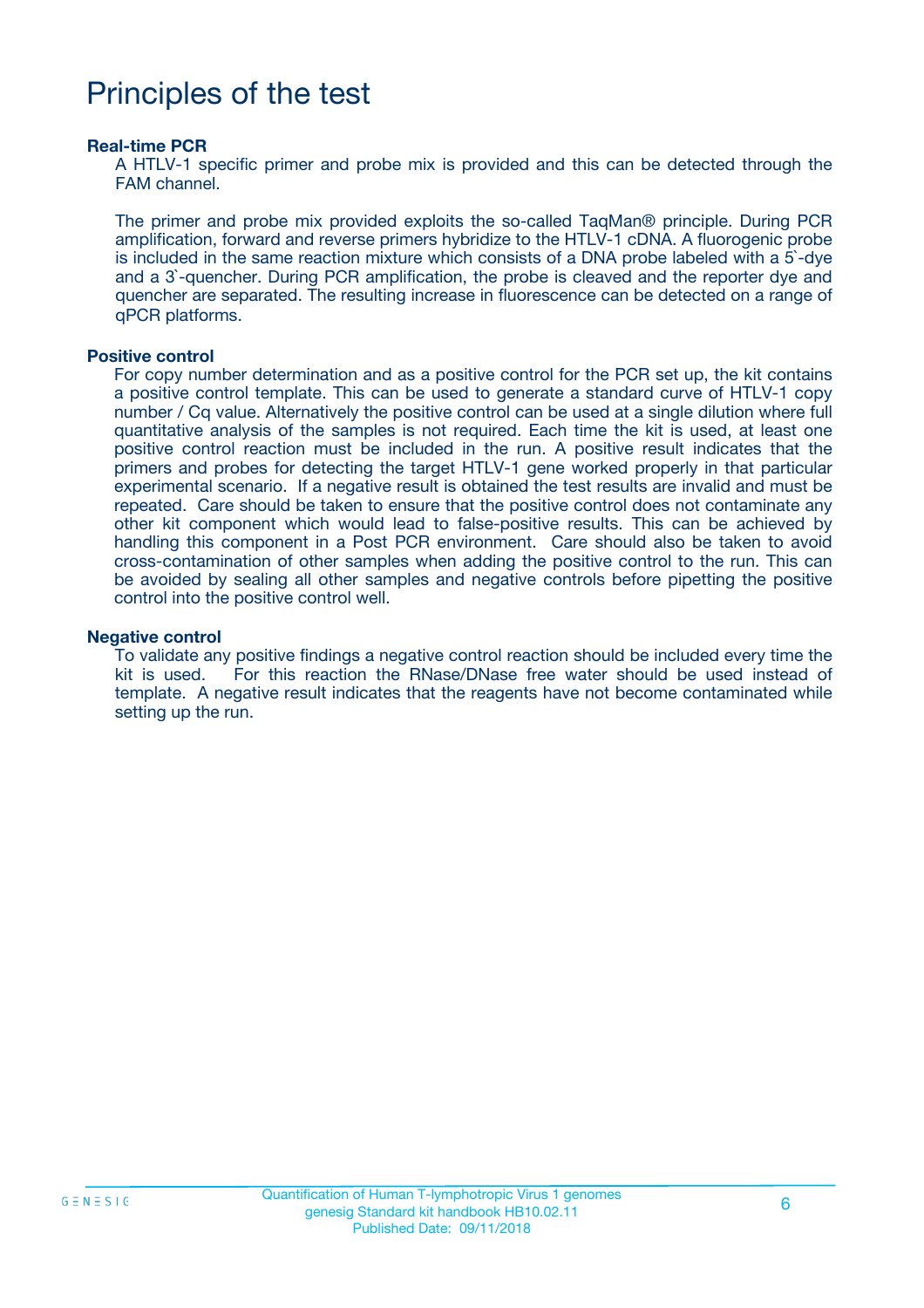### Resuspension protocol

To minimize the risk of contamination with foreign DNA, we recommend that all pipetting be performed in a PCR clean environment. Ideally this would be a designated PCR lab or PCR cabinet. Filter tips are recommended for all pipetting steps.

#### **1. Pulse-spin each tube in a centrifuge before opening.**

This will ensure lyophilised primer and probe mix is in the base of the tube and is not spilt upon opening the tube.

#### **2. Resuspend the kit components in the RNase/DNase free water supplied, according to the table below:**

To ensure complete resuspension, vortex each tube thoroughly.

| Component - resuspend in water  | <b>Volume</b> |
|---------------------------------|---------------|
| <b>Pre-PCR pack</b>             |               |
| HTLV-1 primer/probe mix (BROWN) | 165 ul        |

#### **3. Resuspend the positive control template in the template preparation buffer supplied, according to the table below:**

To ensure complete resuspension, vortex the tube thoroughly.

| Component - resuspend in template preparation buffer |         |  |
|------------------------------------------------------|---------|--|
| <b>Post-PCR heat-sealed foil</b>                     |         |  |
| HTLV-1 Positive Control Template (RED) *             | .500 ul |  |

\* This component contains high copy number template and is a VERY significant contamination risk. It must be opened and handled in a separate laboratory environment, away from the other components.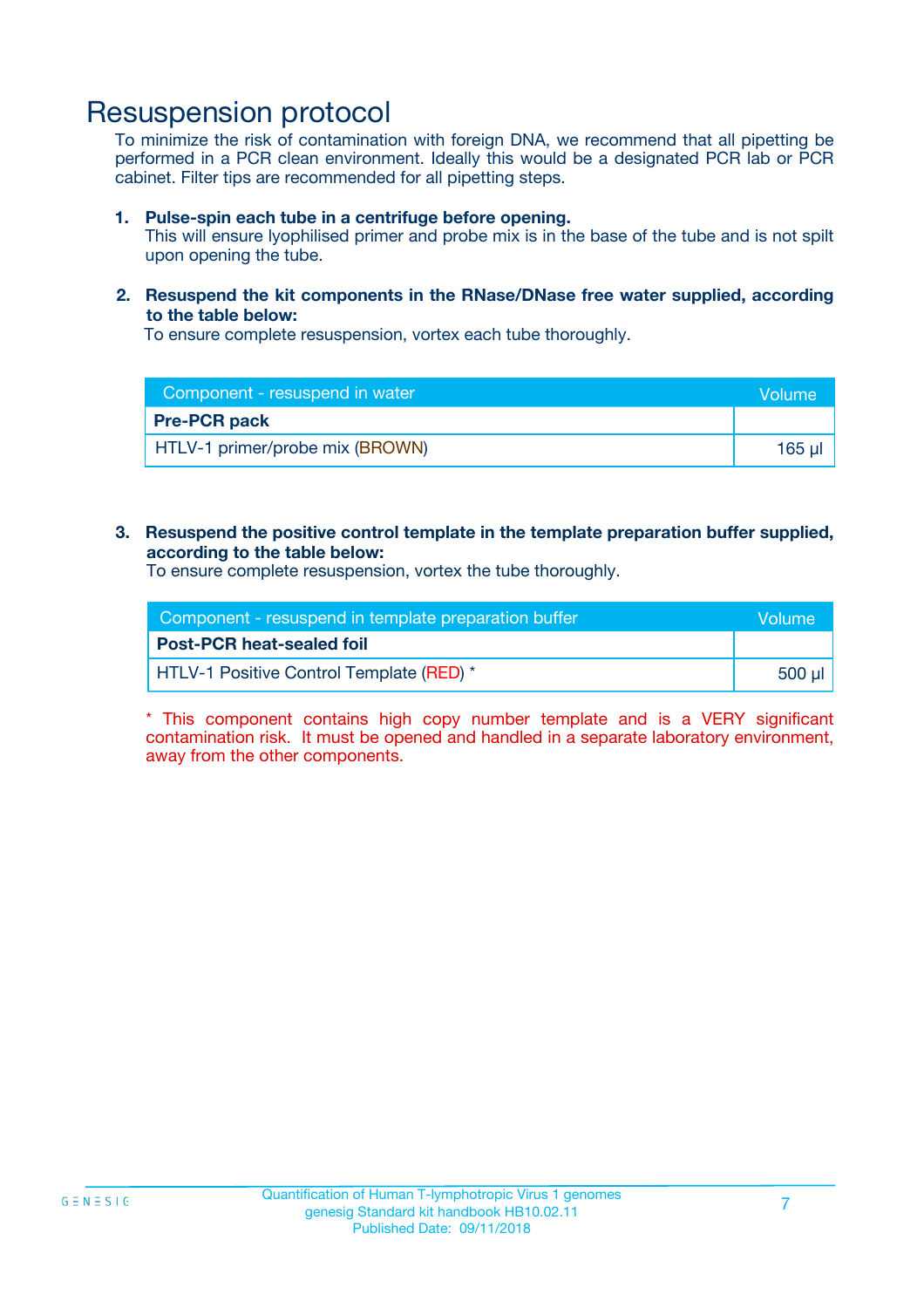### OneStep RT-qPCR detection protocol

A OneStep approach combining the reverse transcription and amplification in a single closed tube is the preferred method. If, however, a two step approach is required see page 10.

#### **For optimum performance and sensitivity.**

All pipetting steps and experimental plate set up should be performed on ice. After the plate is poured proceed immediately to the OneStep amplification protocol. Prolonged incubation of reaction mixes at room temperature can lead to PCR artifacts that reduce the sensitivity of detection.

**1. For each RNA sample prepare a reaction mix according to the table below:** Include sufficient reactions for positive and negative controls.

| Component                                                    | Volume     |
|--------------------------------------------------------------|------------|
| oasig OneStep or PrecisionPLUS OneStep 2X RT-qPCR Master Mix | $10 \mu$   |
| HTLV-1 primer/probe mix (BROWN)                              | 1 µl       |
| <b>RNase/DNase free water (WHITE)</b>                        | $4 \mu$    |
| <b>Final Volume</b>                                          | $15$ $\mu$ |

- **2. Pipette 15µl of this mix into each well according to your qPCR experimental plate set up.**
- **3. Pipette 5µl of RNA template into each well, according to your experimental plate set up.**

For negative control wells use 5µl of RNase/DNase free water. The final volume in each well is 20ul.

**4. If a standard curve is included for quantitative analysis prepare a reaction mix according to the table below:**

| Component                                                    | Volume   |
|--------------------------------------------------------------|----------|
| oasig OneStep or PrecisionPLUS OneStep 2X RT-qPCR Master Mix | 10 µl    |
| HTLV-1 primer/probe mix (BROWN)                              | 1 µI     |
| <b>RNase/DNase free water (WHITE)</b>                        | $4 \mu$  |
| <b>Final Volume</b>                                          | $15 \mu$ |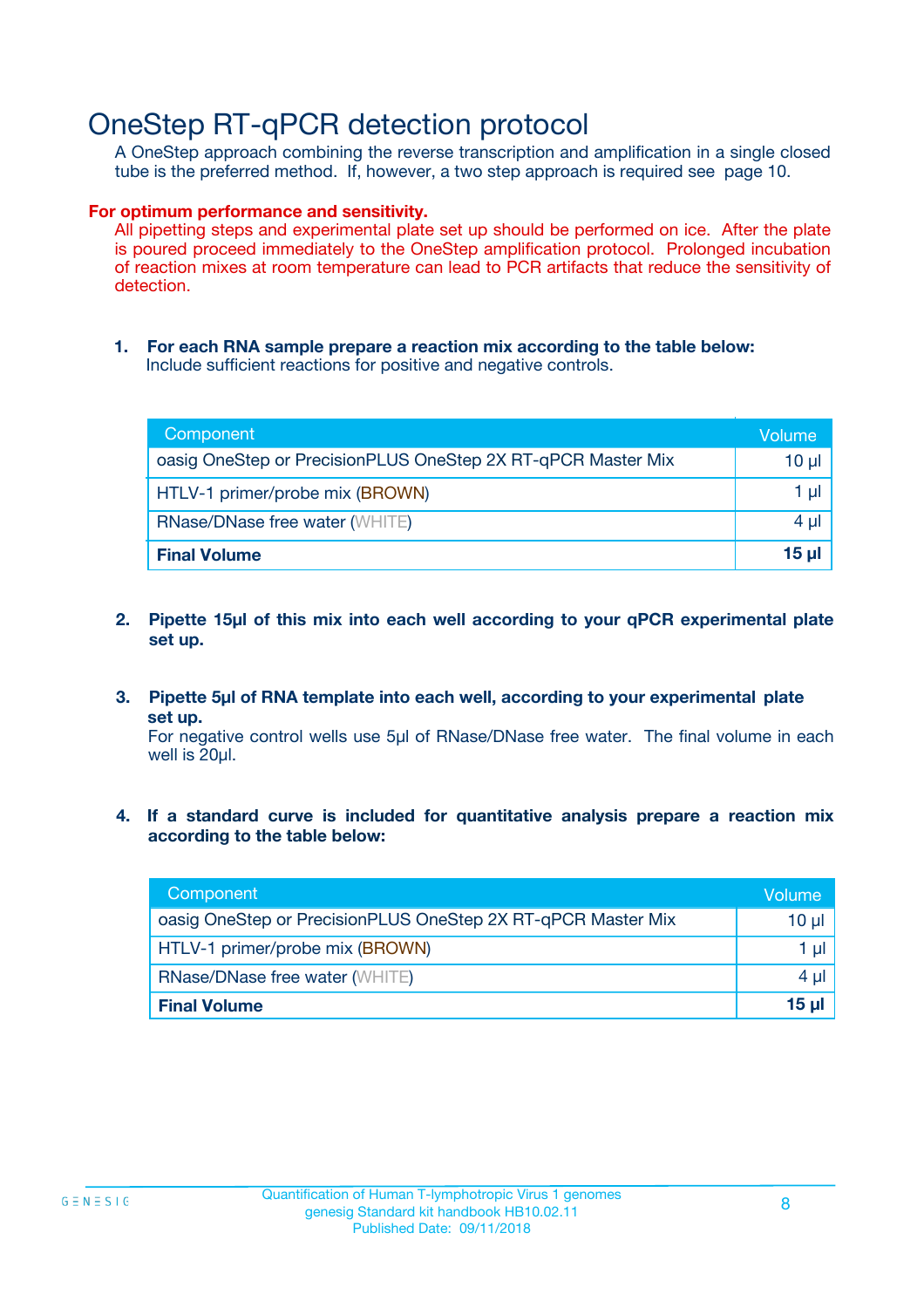#### **5. Preparation of standard curve dilution series**

- 1) Pipette 90µl of template preparation buffer into 5 tubes and label 2-6
- 2) Pipette 10µl of Positive Control Template (RED) into tube 2
- 3) Vortex thoroughly
- 4) Change pipette tip and pipette 10µl from tube 2 into tube 3
- 5) Vortex thoroughly

Repeat steps 4 and 5 to complete the dilution series

| <b>Standard Curve</b>         | <b>Copy Number</b>     |
|-------------------------------|------------------------|
| Tube 1 Positive control (RED) | $2 \times 10^5$ per µl |
| Tube 2                        | $2 \times 10^4$ per µl |
| Tube 3                        | $2 \times 10^3$ per µl |
| Tube 4                        | $2 \times 10^2$ per µl |
| Tube 5                        | 20 per $\mu$           |
| Tube 6                        | 2 per µl               |

**6. Pipette 5µl of standard template into each well for the standard curve according to your plate set up**

The final volume in each well is 20ul.

# OneStep RT-qPCR amplification protocol

Amplification conditions using oasig OneStep or PrecisionPLUS OneStep 2X RT-qPCR Master Mix.

|             | <b>Step</b>                  | <b>Time</b>      | <b>Temp</b>    |
|-------------|------------------------------|------------------|----------------|
|             | <b>Reverse Transcription</b> | $10 \text{ min}$ | $55^{\circ}$ C |
|             | Enzyme activation            | 2 min            | $95^{\circ}$ C |
| Cycling x50 | Denaturation                 | 10 <sub>s</sub>  | $95^{\circ}$ C |
|             | <b>DATA COLLECTION *</b>     | 60 s             | $60^{\circ}$ C |

\* Fluorogenic data should be collected during this step through the FAM channel